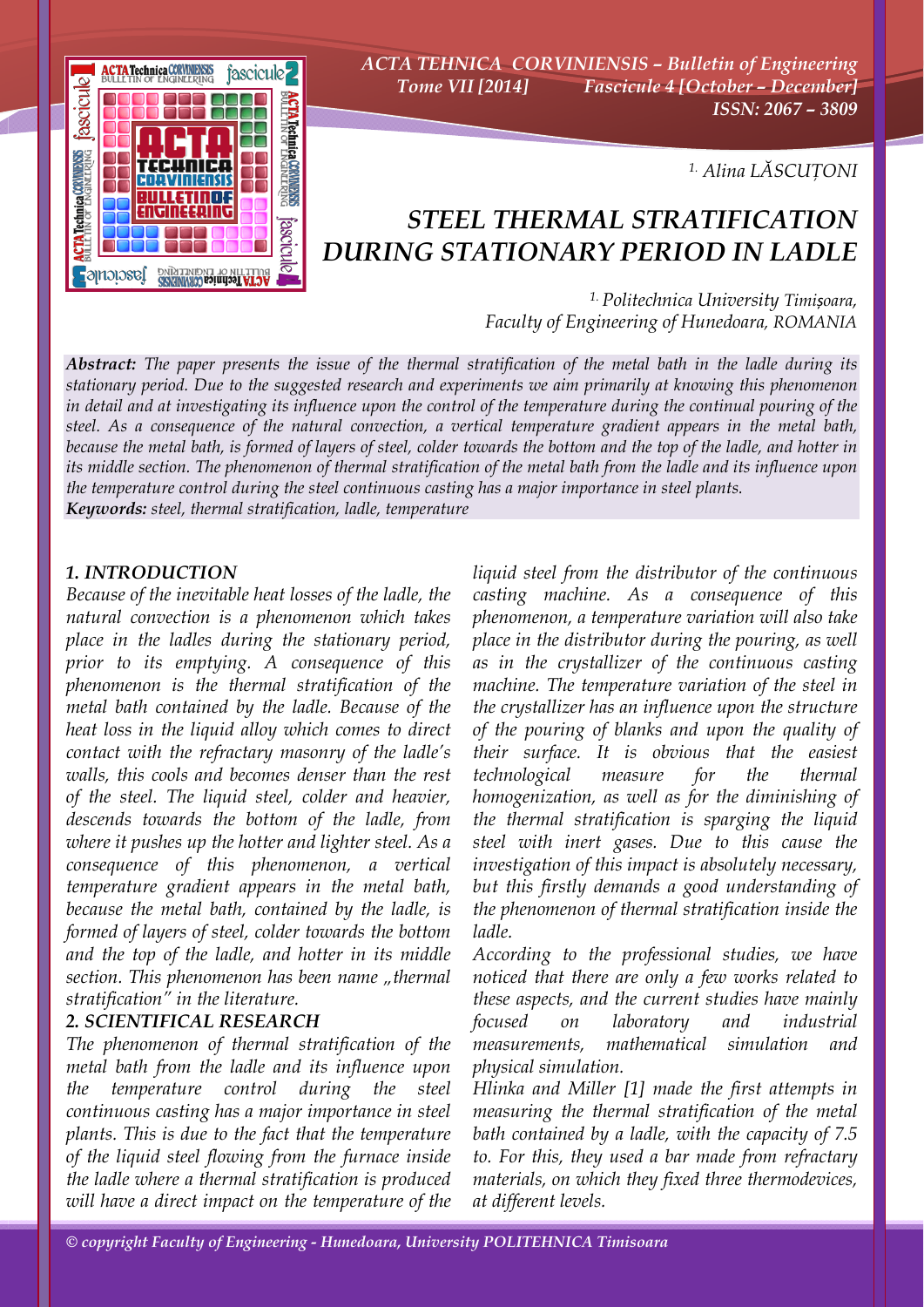#### *– Bulletin of Engineering Tome VII [2014]*

*Petegnief and others [2], measured the thermal stratification from a ladle with a 7 to capacity in a similar way.* 

*Wester [3] and Jonsson [4], in order to emphasise thermal stratification, installed three thermodevices, at different levels, in the refractary masonry of a ladle with a 7 to capacity, thermodevices which infiltrated the metal bath on a distance of 50 mm.* 

*Rieche and others [5] and Grip [6,7], succeeded in emphasizing the thermal stratification existent in the industrial ladles, by introducing, in the metal bath of the ladle, a tool made by refractary materials equipped with thermodevices fixed at different heights.* 

*These measurements have proven the existence of temperature gradients on the height of the metal bath and have confirmed the existence of the thermal stratification in the metal bath contained by ladles. Even more, Grip [6] has also shown that this thermal stratification can be easily prevented through the temporary shacking of the metal bath (less than 5 min), through the blasting of argon. Still, the thermal stratification appears almost immediately after the argon blasting stops, because of the fact that the ladle continually loses heat, so the natural convection takes place permanently. These results have attested that, if the metal bath contained by the ladle is "calm" (for example when the ladle is about to be emptied), the thermal stratification is inevitable as long as no other measures are taken in order to shake the metal bath.* 

*The methods of direct measurement of the metal bath stratification contained by the ladles, previously presented, require a high discharge of effort and time, as well as high costs. Because of this, they are not recommended as strategies for the studying of thermal stratification in the ladles, however, they can still be used for checking the mathematical patterns developed with the purpose of simulating these phenomena.* 

*Focusing on the CFD theory (Computational Fluid Dynamics), a few mathematical patterns have been developed in order to simulate the natural convection in ladles. These patterns somehow give a computational answer to the equations with partial Navier-Stokes derivatives of the turbulent* 

*pouring, equations which describe the phenomena of thermal transfer and pouring which take place during the natural convection, through the solving of whom the speed field and the temperature distribution inside the ladles result.* 

*Ilegbbusi and Szekely [8] have developed a bidimensional pattern for the simulation of the thermal stratification phenomenon of the metal bath in a ladle equipped with an electromagnetic shaker. Their studies have emphasized the existence of the phenomenon of thermal stratification and have also shown that the thermal heterogeneity of a metal bath from a ladle can be diminished by an electromagnetic shaking of the bath.* 

*Koo, and others [9] have also produced a CFD bidimensional pattern, used for the same purpose, with the sole difference that the shaking of the metal bath is done through the blasting of argon. Their results have shown that, for a 20 min. stationary period of the ladle, the difference in temperature between the superior and the inferior part of the metal bath can go up to even 240C, and the shaking of the metal bath by blasting argon can reduce this difference to 30C.* 

*Austin, and others [10], has established a CFD bidimensional pattern that computes the thermal stratification of the metal bath in ladles with different capacities (125, 200 and 275 to). Focusing on the results of the research, the authors of the studies managed to correlate the speed of developing the thermal stratification with the speed of cooling the ladle on the basis of a simple linear relation, common to all the studied ladles, no matter their size.* 

*Chakrabotry and Y.Sahai [11] have also established a CFD bidimensioanl pattern for the simulation of thermal stratification of the metal bath in the ladles, focusing on the effect that the thickness of the cinder layer from the surface of the metal bath has on this phenomenon.* 

# *3. EXPERIMENTS AND RESULTS*

*In order to develop these studies and to obtain some precise patterns for the stratification of the metal bath through simulation I have traced, from a thermic point of view, the process of the steel casting from the intermediate ladle with a capacity of 110 to during a period of 30-35 min/ 10 charges at ArcelorMittal Hunedoara, the O.E.2. section.*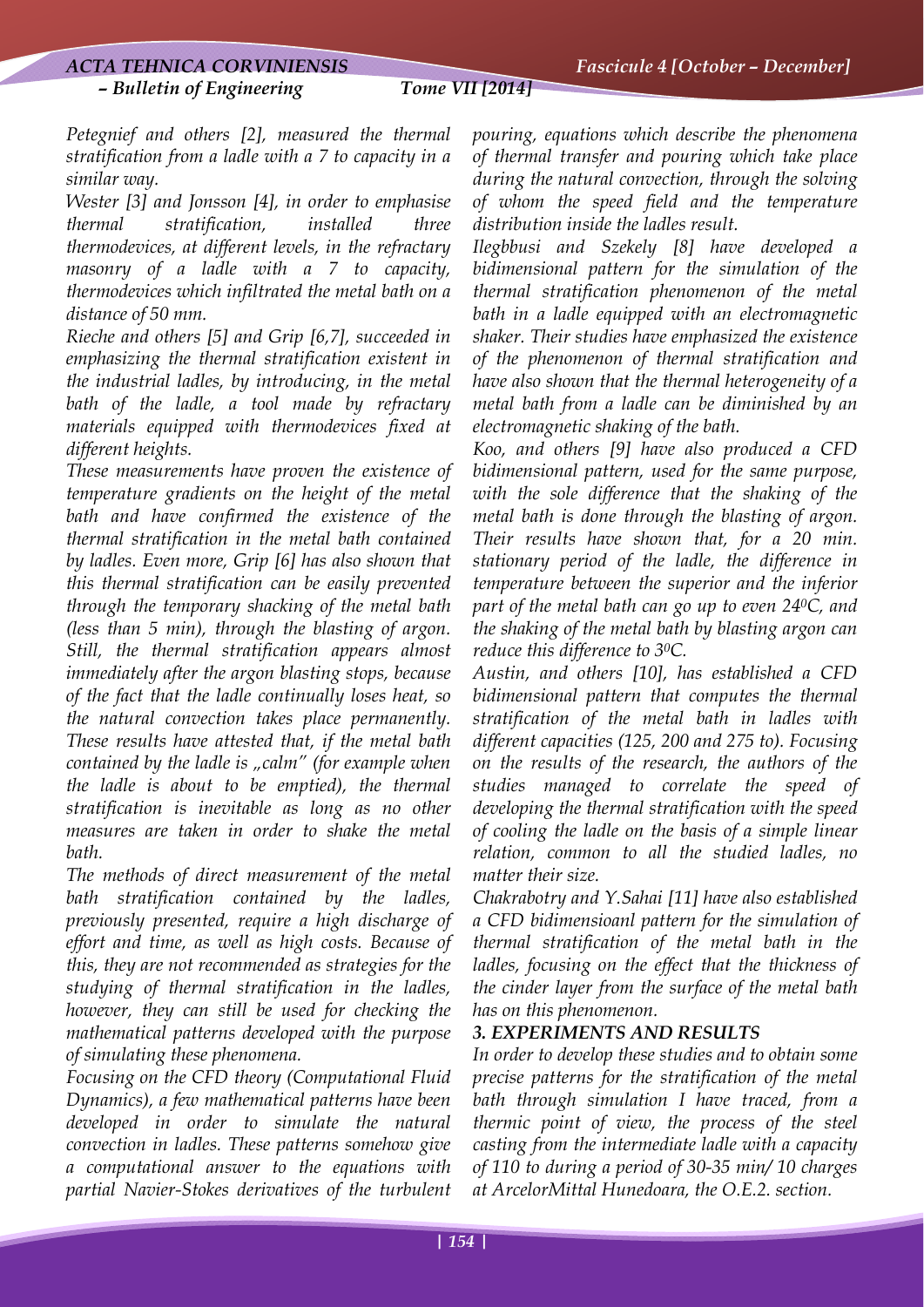*– Bulletin of Engineering Tome VII [2014]* 

*The data obtained after performing the measurements are presented in Table 1.* 

*Table 1. The temperature of the steel during its casting from the intermediate ladle* 

| Charge no.     | <b>Time</b> | Temperature $[^{\circ}C]$ |
|----------------|-------------|---------------------------|
| $\mathbf{1}$   | 23:40       | 1554                      |
|                | 00:00       | 1555                      |
|                | 00:15       | 1548                      |
| $\overline{2}$ | 22:25       | 1546                      |
|                | 22:35       | 1548                      |
|                | 22:55       | 1547                      |
| 3              | 11:20       | 1544                      |
|                | 11:35       | 1548                      |
|                | 11:50       | 1545                      |
| $\overline{4}$ | 8:05        | 1552                      |
|                | 8:20        | 1554                      |
|                | 8:40        | 1553                      |
| 5              | 9:10        | 1552                      |
|                | 9:25        | 1555                      |
|                | 9:40        | 1553                      |
| 6              | 2:40        | 1545                      |
|                | 2:55        | 1546                      |
|                | 3:10        | 1544                      |
| 7              | 0:35        | 1550                      |
|                | 0:50        | 1552                      |
|                | 1:05        | 1549                      |
| 8              | 12:15       | 1523                      |
|                | 12:30       | 1525                      |
|                | 12:45       | 1522                      |
| 9              | 16:40       | 1537                      |
|                | 16:55       | 1540                      |
|                | 17:10       | 1536                      |
| 10             | 3:05        | 1545                      |
|                | 3:25        | 1547                      |
|                | 3:45        | 1542                      |

*The thermal stratification of liquid steel can be one of the causes of the flaws in terms of material that appear during the continual pouring of the steel.* 

*In order to avoid them one must also avoid thermal stratification, which exists in the metal bath of the ladle during its stationary period, the temperature of the liquid steel having to be as constant as possible.* 

*The flaws in terms of material during the continual pouring of steel appear during the solidifying of the blank poured continually and its cooling, often leading to important metallic losses. [13] In order to prevent these losses, the purpose of metallurgical technologies and of the constructive purposes is to* 

*track down their causes of appearance, of prevention and of removal.* 

*According to the professional literature, the fault can be defined as any deviation from the exterior aspect, form, dimension and macrostructure, chemical features, prescribed in standards or other active technical regulatory documents. The faults are detected at the blank reception through a visual control of the surface quality on the inspection bases or during the control of the sample macrostructures in the laboratory.* 

*A fault is not always the consequence of a unique cause. Many times the fault is the result of the interaction between more than one cause, depending on a fluctuant number of parameters.* 

*Similar faults, as far as the exterior aspect is concerned, can have one or more different causes, as well as apparently different faults can have, in between causes, one or more common causes. That is why, we can often observe the existence of more faults on the same blank. The faults that appear during the continual pouring of the steel can be classified as follows: surface faults, internal faults, shape faults, mechanical faults and deviations from the chemical composition of steel.* 

*Let us now remember some of the faults in terms of material that appear during the continual pouring of the steel caused by defying the pouring temperature according to the limits estimated by technology.* 

# *4. SURFACE FAULTS*

# *a) Fissures*

*Longitudinal fissures (figure 1) – are formed in the direction of extraction of the wire in the crystallizer, the bar that displays this fault usually being discarded totally.* 

*The causes that lead to the appearance of the longitudinal fissures are:* 

- 9 *the irregular removal of the heat in the crystallizer and, consequently, the irregular growth of crust on the wire, thus causing transversal fissures which lead to the breaking of the wire, if the crust is not strong enough (primary irregular cooling);*
- $\checkmark$  the turbulent fault of metal and a variation in *the level of the meniscus in the crystallizer;*
- 9 *the too intense or irregular secondary cooling;*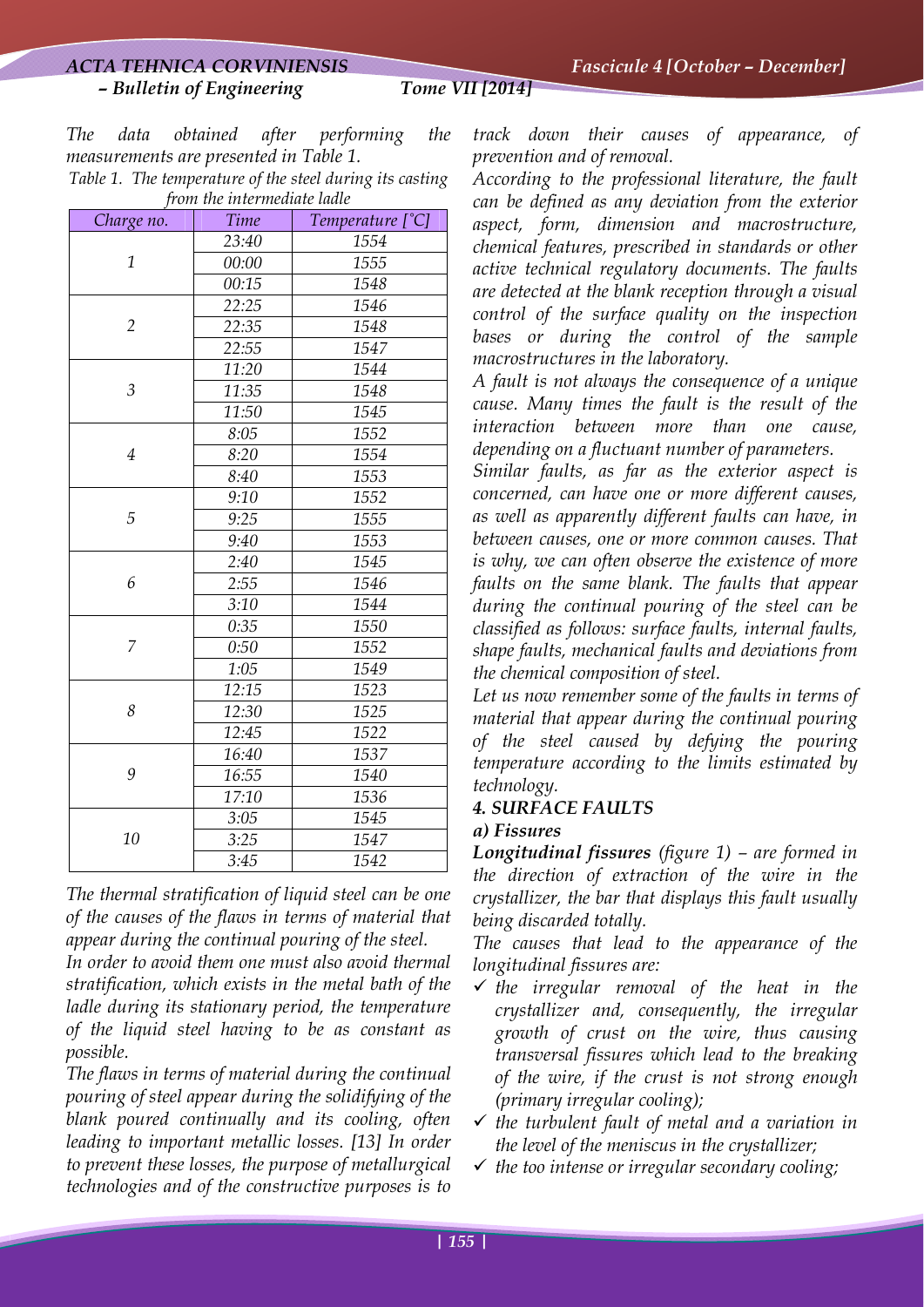#### *ACTA TEHNICA CORVINIENSIS Fascicule 4 [October – December]*

#### *– Bulletin of Engineering Tome VII [2014]*

- 9 *the unequal and advanced wearing of the crystallizer which results in a different coefficient of thermic conductibility;*
- 9 *a high casting temperature (defying ΔT);*
- 9 *the high speed of wire extraction;*
- 9 *the abnormal behavior of the pouring dust.*



*Figure 1. Longitudinal fissures* 

*Stellar fissures (Figure 2) and the ones determined by the fragility to heat – are very smooth and visible only on the surface without dross. They are polished locally in order to remove the fault (in case it is not deep).* 



*Figure 2. Stellar cracks* 

*The causes that lead to the appearance of stellar fissures are:* 

- 9 *the intense local cooling that induces local tensions;*
- 9 *the presence of copper at the limit of the austenitic grain.*

#### *b) Depressions*

*Longitudinal depressions (Figure 3) – appear because of:* 

- 9 *the uneven thermal transfer in the crystallizer tank which determines the unequal expansion of the marginal peel;*
- 9 *the oscillation of the steel level in the crystallizer tank as well as a way larger quantity of melted flux between the wall of the crystallizer tank and the wire;*
- 9 *the turbulent flow of the steel in the submeniscus;*
- 9 *the unequal and advanced depreciation of the crystallizer tank which has as consequence a different coefficient of thermal conductibility.*

#### *c) Casting disruption*

*Casting disruption (Figure 4) – is determined by a short disruption of the casting process, and the* 

*fault is scavenged through shaking the bar that contains it. This fault appears because of the sudden variation of the casting speed which is due either to the temperature variation of the steel from the distributor, either to the level variation from the crystallizer tank, either to the casting method (manually).* 

*The main way of remedying the problem is maintaining a constant casting speed by assuring a low level of thermal variation in the distributor, by maintaining the level from the crystallizer tank within the given limits and by using an automatic method of casting.* 



*Figure 3. Longitudinal depressions* 



*Figure 4. Pouring disruption* 

#### *d) Cavity*

*Cavities (Figure 5) – represent an empty space in the material, visible in the transversal section, at the end of a bar and it is scavenged by cutting off the end of the bar, and the flawed portion is discarded. This fault may be caused by:* 

- 9 *a high casting temperature;*
- 9 *a high extraction speed;*
- 9 *intense after cooling.*



 *Figure 5. Cavity*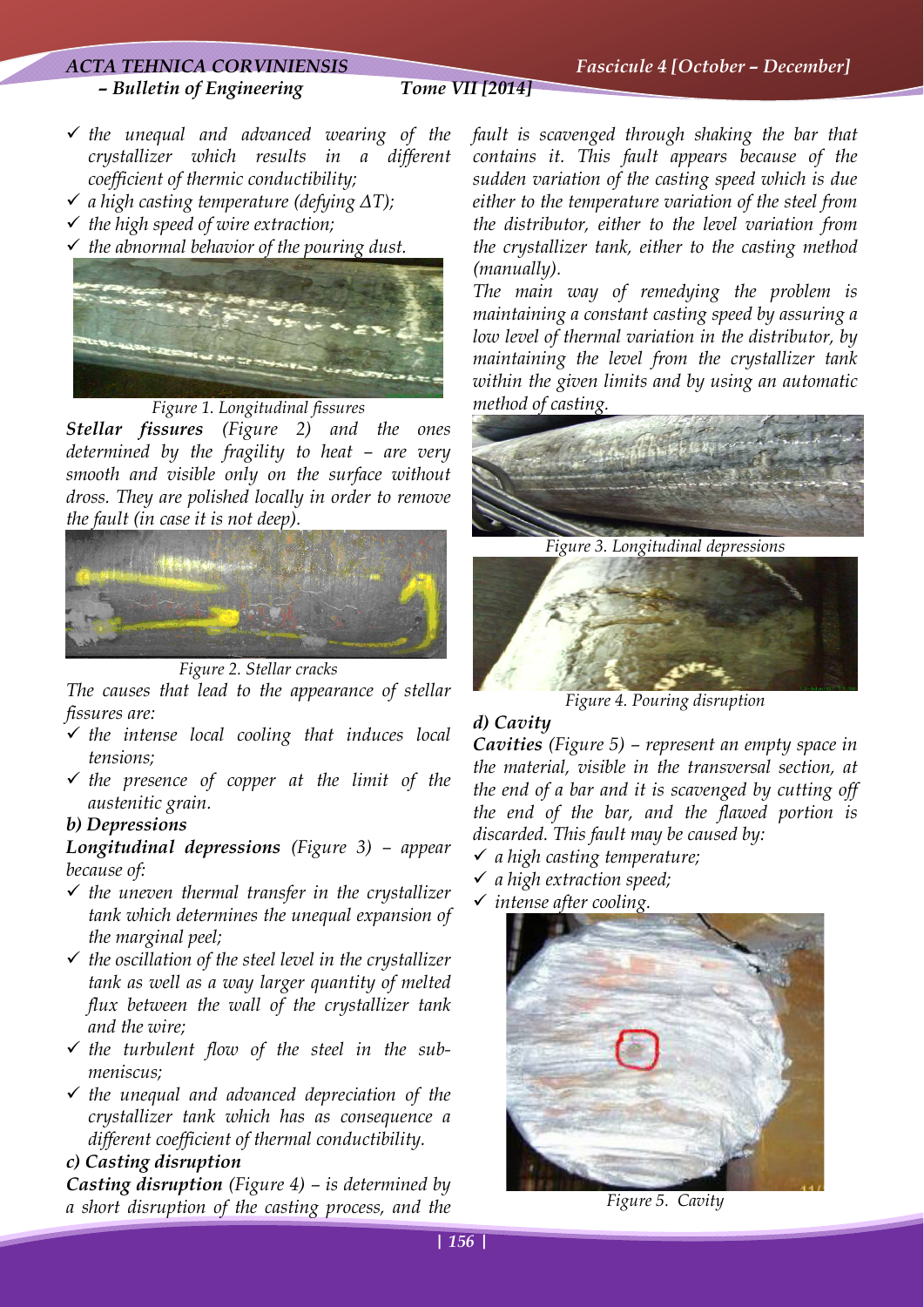# *ACTA TEHNICA CORVINIENSIS Fascicule 4 [October – December] – Bulletin of Engineering Tome VII [2014]*

# *5. INTERNAL FAULTS*

#### *a) Fissures*

*Are openings in the interior of a slab billet, identified by macroscopic analysis and can be:* 

*Internal marginal fissure (Figure 6) – is short and very close to the surface tears, under the dingle and can be caused by:* 

- 9 *a high casting temperature;*
- 9 *a high casting speed;*
- 9 *intense after cooling and jet cooling;*
- 9 *uneven distribution of the lubrication powder between the crystallizer tank and the rack.*



*Figure 6. Internal marginal fissures* 

*Central fissure (Figure 7) – internal fissures that extent to the core and which appear due to the following:* 

- 9 *a high casting temperature;*
- 9 *a high pressure of the pulling cylinders on the incompletely solidified wire.*





# *b) Micro cavity*

*Micro cavity (Figure 8) – is a lack of material in the central part of a transversal section (sample), taken from a steel bar. It appears after a contraction of the material in the process of turning from a liquid state in a solid state.* 

*This fault appears because of:* 

- 9 *a high casting temperature;*
- 9 *a high extraction speed;*
- 9 *an intense after cooling;*
- 9 *the maintain of the ΔT in the given limits;*
- 9 *the correlation of the casting speed, ΔT and a cooling system;*
- 9 *reducing the casting speed;*
- 9 *reducing the cooling intensity by maintaining the water debit at the given minimum level.*



*Figure 8. Micro cavity* 

# *c) Central pinches*

*Central pinches (Figure 9) – are a lack of interior homogeneity of the continuous casting wire and can be sometimes accompanied by a cavity, having the same causes for the apparition. During the ulterior heating it is soldered together and the continuous casting material should not be discarded.* 



*Figure 9. Central pinches Causes for the apparition of central pinches are:*  9 *a high casting temperature;* 

- 9 *a high extracting speed;*
- 9 *intense after cooling.*